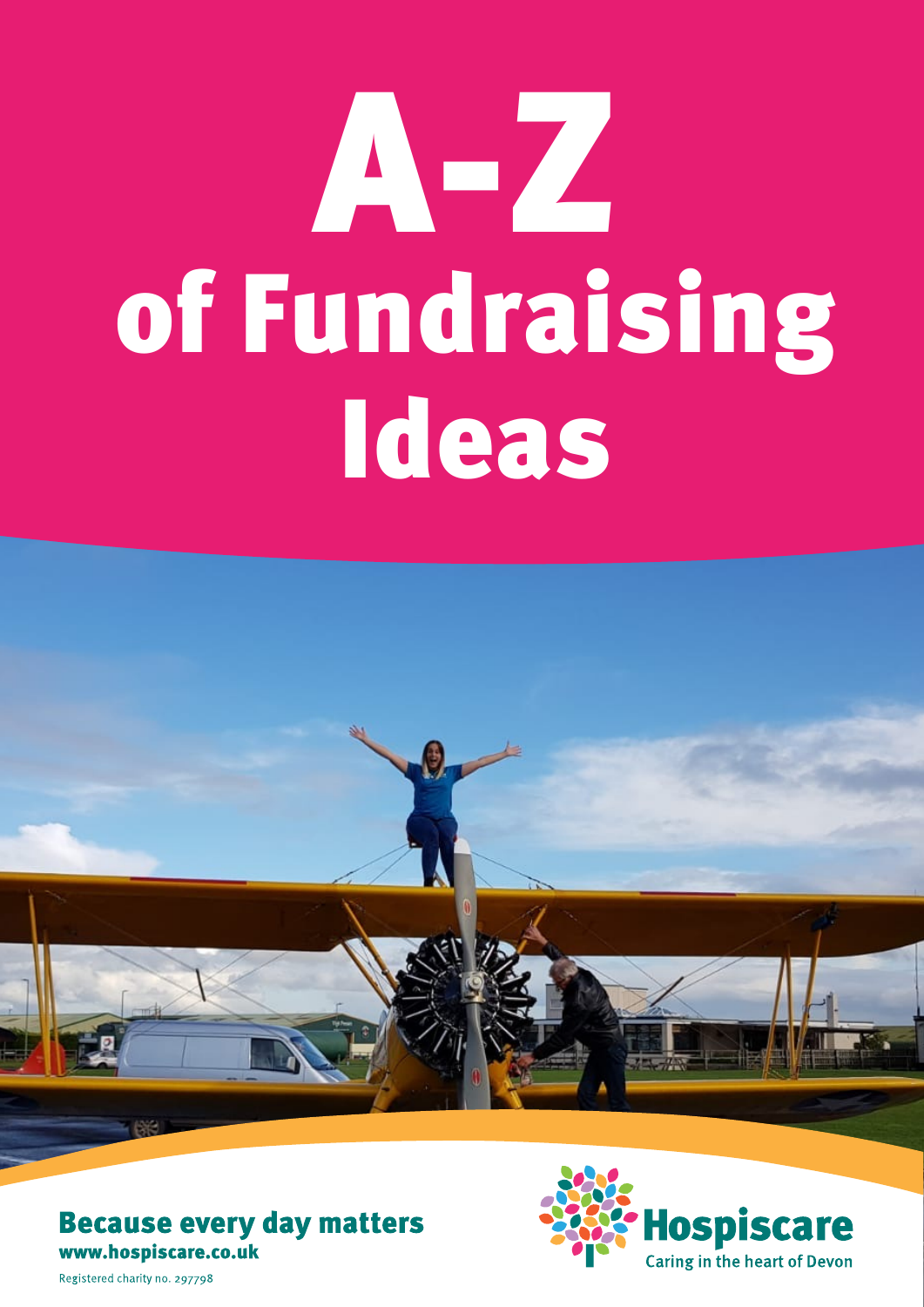## Here's a list of fun fundraising ideas to get the creativity flowing. Sometimes it's as easy as ABC…

|   | Auction of promises – how much would your colleagues pay for<br>you to make their favourite brew every morning? Perhaps you could<br>auction a skill you have? |
|---|----------------------------------------------------------------------------------------------------------------------------------------------------------------|
|   | Bake sales, beard shaves and bingo - B is full of classic fundraising<br>ideas.                                                                                |
|   | Coffee Mornings are simple to arrange and always popular. Fancy a<br>twist? Add a competitive element by making it a bake-off.                                 |
|   | Dust off the darts and step up to the line at your local pub.                                                                                                  |
| E | Easter egg hunt $-$ this can be adapted to suit any time of year,<br>chocolates aren't just for Easter.                                                        |
|   | Themed Fancy Dress Days are sure to raise a smile.                                                                                                             |
| G | G is for guessing games! Guess the weight of a cake, the name of a<br>bear or guess the number of sweets in a jar!                                             |
|   | Head shave: could you brave the shave?!                                                                                                                        |
|   |                                                                                                                                                                |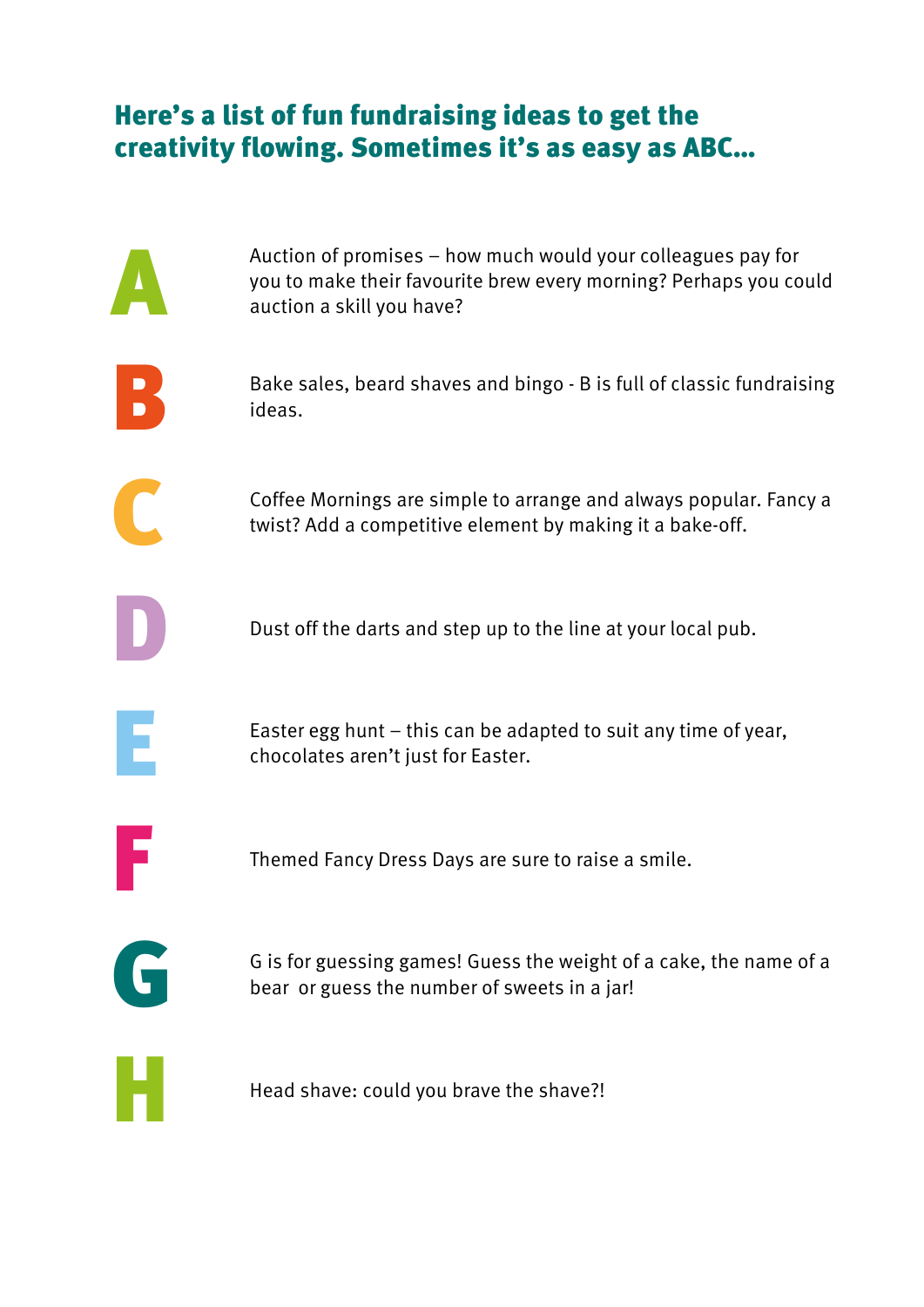It's a Knock Out. If the inflatable costumes are a bit too much how about an old school sports day? Egg and spoon at the ready!

Jewellery. Arrange a jewellery making class and charge for tickets or arrange a "bring and buy" sale.

Karaoke! Love it or hate it, a karaoke night is always fun!

Loose change: why not set aside a pot and watch those pennies pile up?

Match funding: ask your employer if they have a match funding scheme and would be prepared to match or contribute to your fundraising efforts!

Name the Bear – well actually name anything! Ask for a small entry donation and expect Beary MacBearFace as a top entry!

Office fundraising: Hold a collection at work, run a bake sale or order a pizza and charge per slice!

Pancake Race. Pay to enter and see who's crowned best "flipper"

P Q R

I

J

K

L

M

N

O

Quiz. Whether general knowledge or themed, online or in-person, team quizzes are always popular.

Run: Could you take on a marathon? Maybe a half? You don't have to be an athlete to raise money by running, though; perhaps tackle Couch to 5k or pledge to run 1km a day for a month?